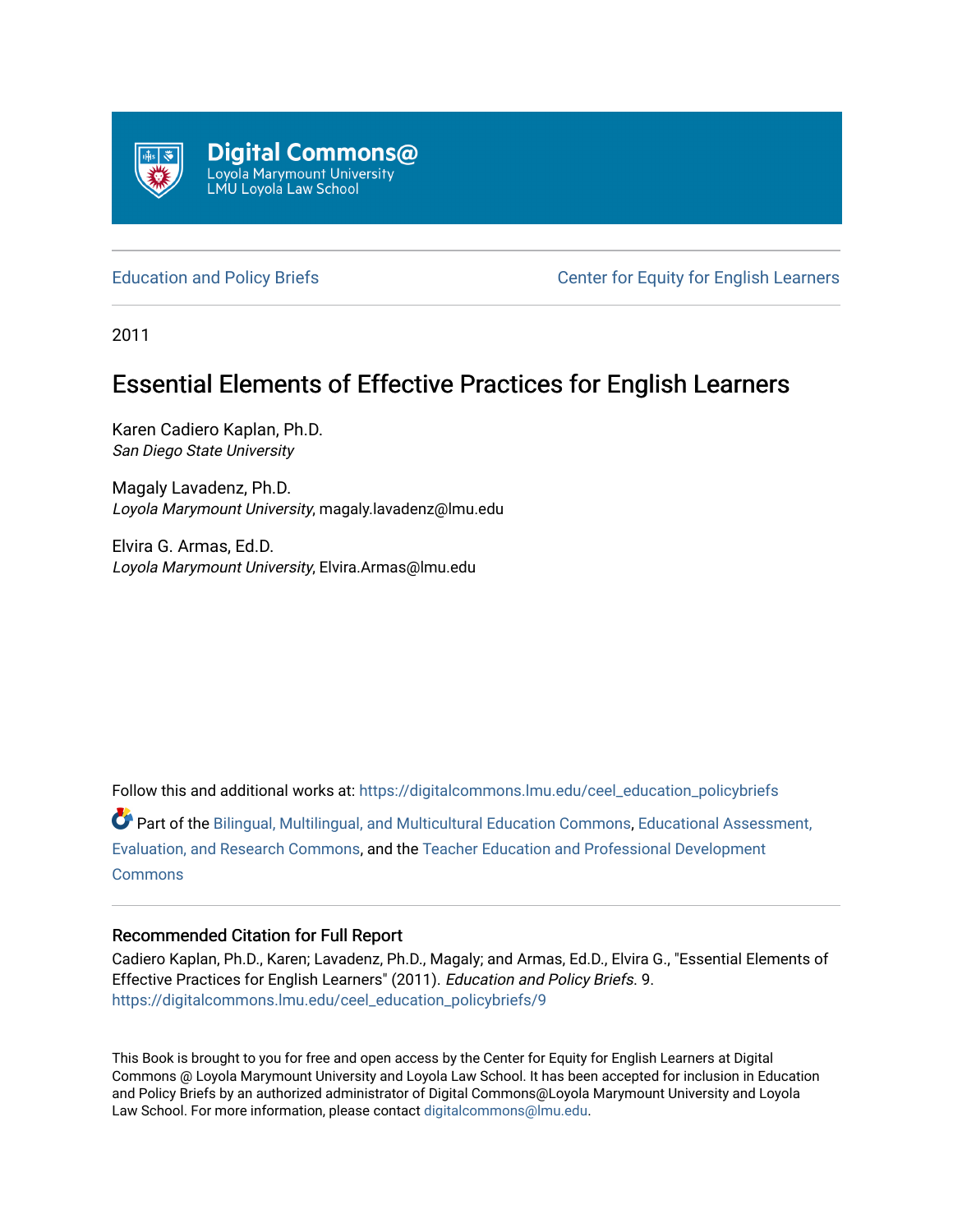# CaliforniansTogether

Championing the Success of English Learners

December 2011

# **Essential Elements of Effective Practices for English Learners**

Karen Cadiero Kaplan, Center for Equity and Biliteracy Education Research, San Diego State University. Magaly Lavadenz & Elvira G. Armas, Center for Equity for English Learners, Loyola Marymount University with the Teacher Effectiveness Work Group, Californians Together

# **Abstract**

*One of the most powerful variables for English Learner success is the quality of their teachers. The lack of consistent and focused research-based professional development and preparation for teachers of English Learners (ELs) is a major contributing factor to the lack of adequate language and academic development. This policy brief (1) provides a synthesis of effective practices for instructing ELs; (2) presents four research-based essential elements critical for EL program implementation, teacher reflection, and monitoring of teacher effectiveness; and (3) concludes with program and policy recommendations. Three key areas for policy action are prioritized: 1) District and state level policies must require that local and state leadership support the implementation of these essential elements, and 2) Alignment of fiscal and human resources must be targeted to ensure that teachers are provided with professional development, materials and curricular program supports required to implement these key elements leading to English learner success. 3) Teacher preparation and credential requirements need to incorporate the four critical elements of effective practice for success with English Learners.* 

# **Introduction**

**Four Essential Elements** 

> Rigorous and Relevant Instructional **Practices**

 Multiple Measures for EL Assessment

 Assessing Practices of Teachers of ELs

 Collaboration and Professional Development

In cooperation with:





The Center for Equity for English Learners



Teachers need preparation in both instruction and assessment in order to create change that will result in effective instruction for English Learners. While a number of policy and program factors underlie the success of schools that serve English Learner (EL) populations in K-12 schools, teachers remain at the core of academic success for ELs. Our school systems must be prepared to support teachers in order to change the effects of over ten years of highly-structured, narrowly-focused reading and math curricula that have negatively impacted EL success (e.g. push outs, drop outs, long-term ELs) (*Olsen*, 2010; *Gándara* & *Rumberger*, 2009). Many English Learners have been foreclosed from a comprehensive curriculum of high quality science, social science and the arts.

Credentialing requirements must equip teachers with essential elements of effective practice that leads to English Learner success. Teachers need specialized preparation and professional development to target and differentiate the language and academic needs of English Learners.

## **Current Policy and Practice**

Currently, federal, state and local funding and programs (including Economic Impact Aid, Titles I, II and III of the No Child Left Behind Act) have not adequately funded or prioritized the professional development needs of teachers of English Learners. The state and federal accountability systems have generalized instruction and assessment measures without specific attention to the language and academic needs of English Learners. The current California credentialing requirements are too general, with few opportunities to develop expertise in working with culturally and linguistically diverse

populations. This brief presents specific elements of effective practice that need to be incorporated into all comprehensive teacher preparation and school reform efforts.

## **Essential Elements of Effective Practice**

Four essential elements emerge from the review of effective practices in EL program implementation. They are delineated in the narrative below:

 $Rigorous and Relevant Instructional$ Practices, Multiple Measures for English Learner Assessment, Assessing Practices of Teachers of English Learners, and Collaboration and Professional Development.

These four key elements are defined from an assets-based perspective for culturally and linguistically diverse students and are designed to inform, influence, and support school leaders and policy makers as they:

> *1*) consider effective practices that lead to student achievement

2) understand the sociocultural and language demands that are unique for meeting the needs of English Learners.

 *3)* ensure that those who evaluate programs consider both the ways in which teachers concurrently accelerate language and content learning for their students (Garcia, Kleifgen, & Falchi, 2008; Santamaria, 2009).

1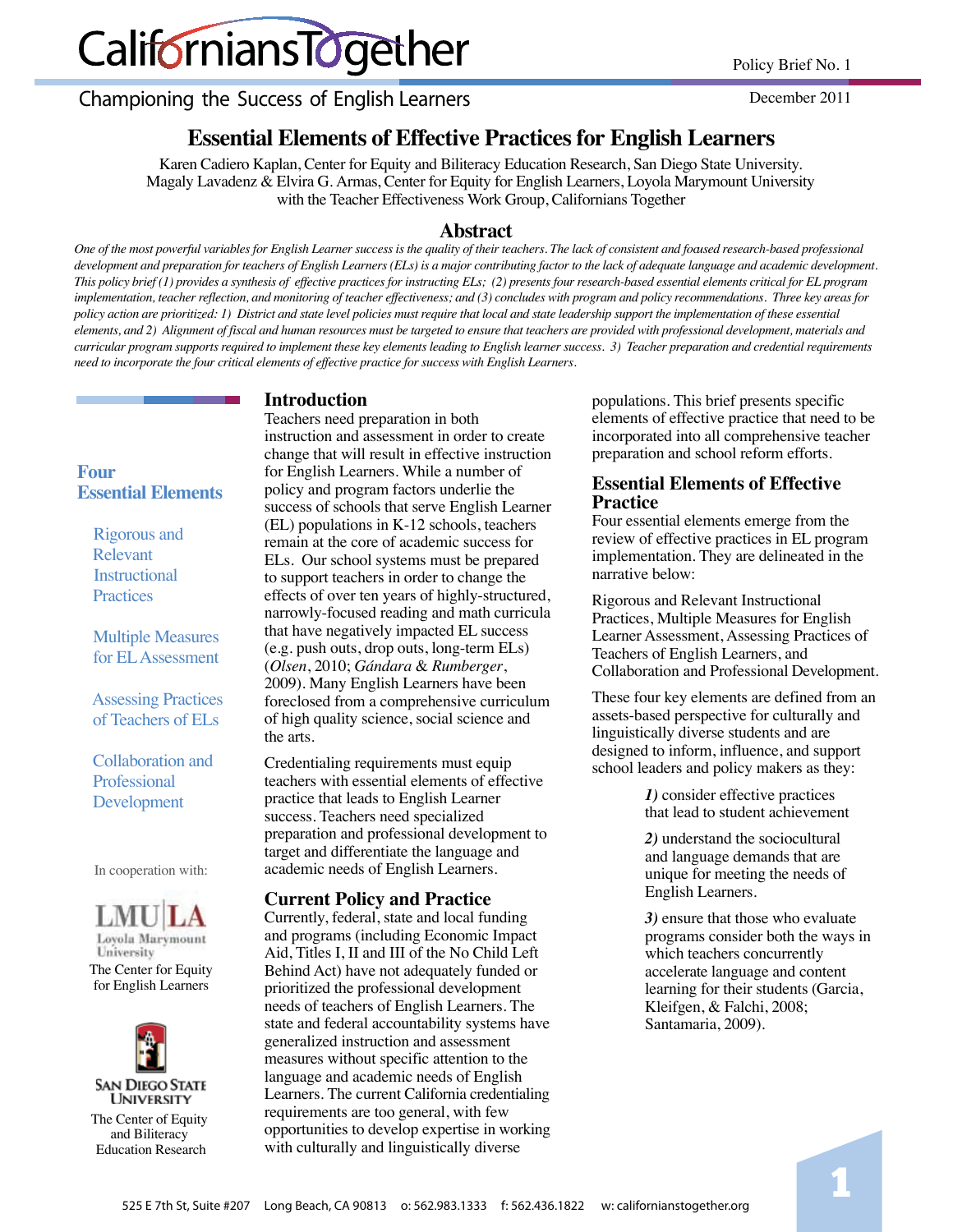#### December 2011

Teachers'understanding of the difference in EL **performance** on different learning tasks **will help them develop** differentiated lessons **that incorporate** language and **content-based learning** 

 $\overline{\text{activities.}}$ 

# **Element 1. Rigorous and Relevant Instructional Practices**

Supporting the development of teachers' expertise with English Learners by using student's linguistic and cultural resources in differentiated ways can positively affect students' academic competencies in English and ultimately their overall academic achievement. Research indicates that instruction of ELs should be designed to maximize the development of English while also maximizing their development of core curricular knowledge and skills (Saunders & Goldenberg, 2010; Lavadenz & Armas, 2008). Tomlinson (2001) stresses that the focus on the learning needs of each individual student is based on adaptations to what is taught (content), how it is taught (process), and evidence of student learning (products). It is essential within this process that there is value for students' home language and culture (Cummins, 2009), along with key features of Rigorous and Relevant Instructional Practices for ELs. These features include:

> Bridging connections: Teachers use students' prior knowledge to ensure that instruction values educational and personal experiences. As such, the teacher enables students to make meaningful connections with what is being taught and what they already know. In differentiating instruction effectively for ELs, teachers should encourage students to actively transfer skills between their first language and English. (e.g. words that have the same roots in both languages oxygen, oxígeno).

> Comprehensibility for learning: In addition to using visuals, graphic organizers, manipu latives, and teaching key vocabulary, there are several important practices designed to increase access to the content areas for ELs across language proficiency levels. The Center for Applied Linguistics (1998) suggests eleven ways teachers can monitor and adjust their own language use during instruction. Especially for beginning-level ELs, teachers can increase comprehensibility and access to a rigorous, standards-aligned curriculum by

 providing cycles of input, clarifications and using questioning strategies, as well as support for native language development.

 Classrooms Structured to Support Multiple Opportunities for Interaction: Flexible grouping of students and collaborative routines engage students in talking about content in relevant, meaningful and structured ways. These routines are scaffolds that promote student autonomy. From simple processes such as structured turn-taking, to individual roles/jobs or responsibilities in small group work, to varying partners with 'bilingual buddies", students who actively participate in classroom discussions with others are more engaged in learning the content. Cooperative learning is a valuable instructional strategy for ELs because it enhances interactions among students by providing direction for language use at all proficiency levels. Cooperative learning also promotes the development of positive academic and social support systems for ELs, while preparing students for increasingly interactive environments, and allows teachers to manage large classes of students with diverse needs (Holt, 1993).

 Student Academic Language Interactions: Structured and informal student interactions are part of developing communicative competence in students. Students need to be able to have time to talk, question, and use the discourse of various genres to gain competency in both English and the content area (Swain, 1986). As such, teachers should guide interactions to provide opportunities for students to gain competency in English by explicitly modeling the type of academic language required for specific genres, and provide structures that allow students to practice these, orally and in writing.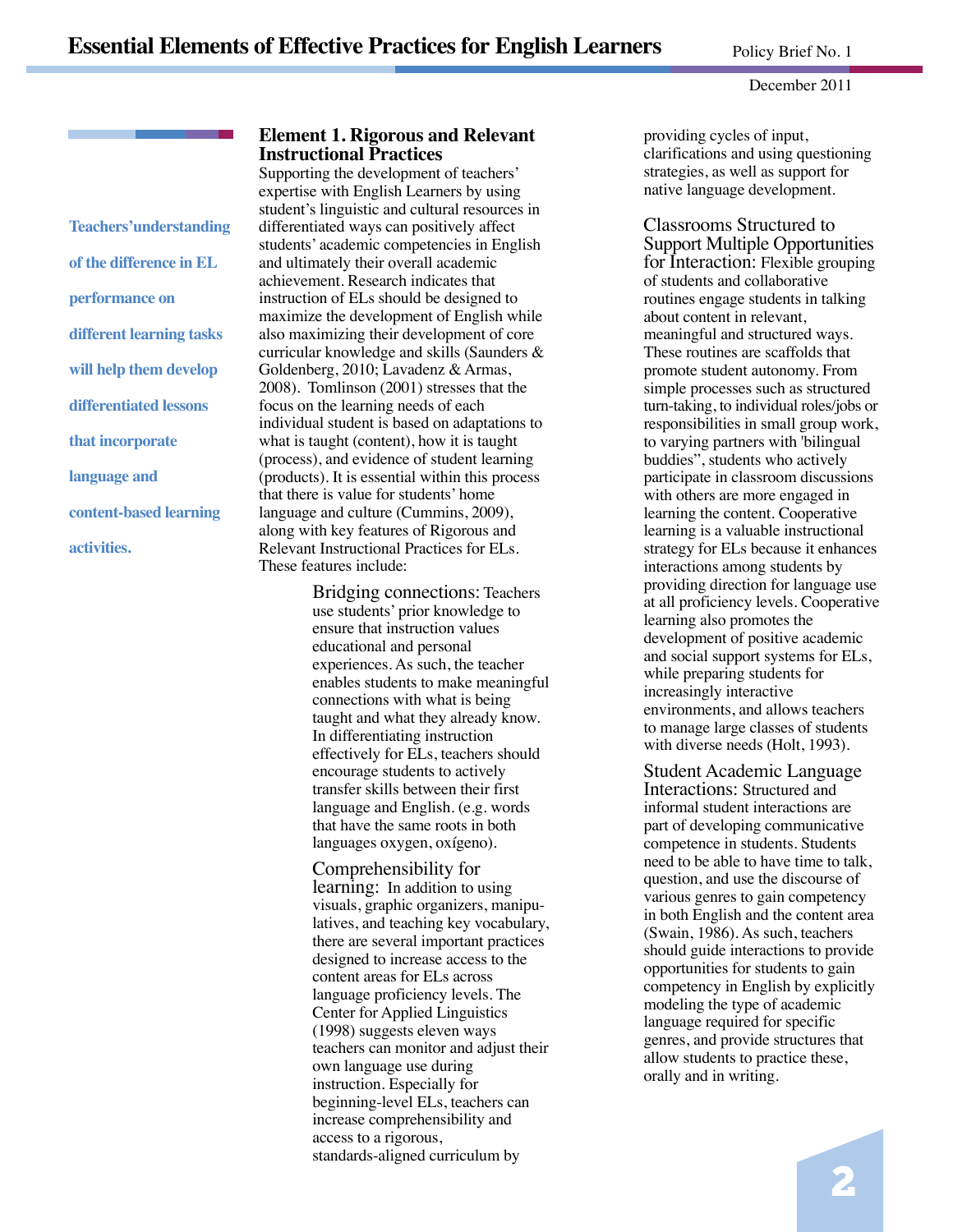#### December 2011

... Effective programs, curriculum and **appropriate leadership need to be in place to ensure that teachers are prepared and supported in implementing research-based effective** strategies and programming.

# **Element 2. Multiple Measures for English Learner Assessment**

Principals and teachers who conduct frequent assessment of student progress in all areas of instruction, and who use the data to address academic needs of students were more likely to see success for their English Learners (Morrison Institute for Public Policy, 2006). Multiple forms of assessment, including authentic assessment, are central to the ability to differentiate instruction. Portfolios, rubrics, and performance-based assessments are examples of authentic assessments and should be incorporated with standards-based assessments such as the California English Language Development Test (CELDT) and the California Standard Tests (CSTs). All state standards based assessments need to demonstrate validity and reliability for use with English Learners. Effective teachers persist until they have evidence that students understand key content and are able to demonstrate key skills (Johnson, 2009). Essential to this success is providing time and space for teachers to work together with peers and principals in reviewing test data independently and collaboratively (Reeves, 2003; EdSource, Sept, 2007).

Assuring that valid and reliable assessments for English Learners are used is vital to the deliberation and decision making process. It is imperative that programs utilize assessments that differentiate language development from academic achievement. For example, ELs who have conceptual knowledge of math but are at the beginning proficiency level of English, should have the opportunity to demonstrate mathematical understanding in their native language.

Connecting assessment results to inform teaching practices is critically important for English Learners. Teachers' understanding of the difference in EL performance on different learning tasks will also help them develop differentiated lessons that incorporate language and content-based learning activities. An example of a tool that focuses on differentiated language and content lessons is the Sheltered Instruction Observation Protocol (SIOP) developed by Echevarria, Vogt, & Short (2000). More recently the California Department of Education (CDE) published a review and analysis of research evidence on improving educational outcomes for English Learners (CDE, 2010) that provides further support

for specific instructional strategies for English Learners. Finally, teachers, students, and parents need to know which standards are most important to learn and district leaders should help educators prioritize standards and modify curricula accordingly to maximize language development and academic achievement for English Learners (Lau Protocol, 2008, Lavadenz & Armas, 2010).

# **Element 3. Assessing Practices of Teachers of English Learners**

There is general consensus in the educational community that multiple measures that are fair, valid and reliable should be used in determining teaching effectiveness (Darling-Hammond & Baratz-Snowden, 2007). Three recent publications highlight specific recommendations in this area, first, UCLA Center X's Multiple Measures of Good Teaching (Applegate & Beaudet, 2011); A Quality Teacher in Every Classroom from the National Board Resource Center at Stanford University; and the 2010 California Council on Teacher Education policy brief, Seeking Effective and Equitable Evaluation of California's Teachers. This research is consistent in noting that effective schools serving ELs assess teachers using both standards-based measures for individual student achievement along with classroom observation measures. One example of such an assessment is the Observation Protocol for Academic Literacies (OPAL). This classroom observation tool is a standards-aligned measure of teacher practices with ELs across different content areas. (California Standards for the Teaching Profession, CDE, 2009/1997 and the National Board for Professional Teaching Standards: English as a New Language, U.S. Department of Education, 2002) The results of such an assessment can be used to inform reflection, collaboration and professional development needs of teachers (Lavadenz & Armas, 2010).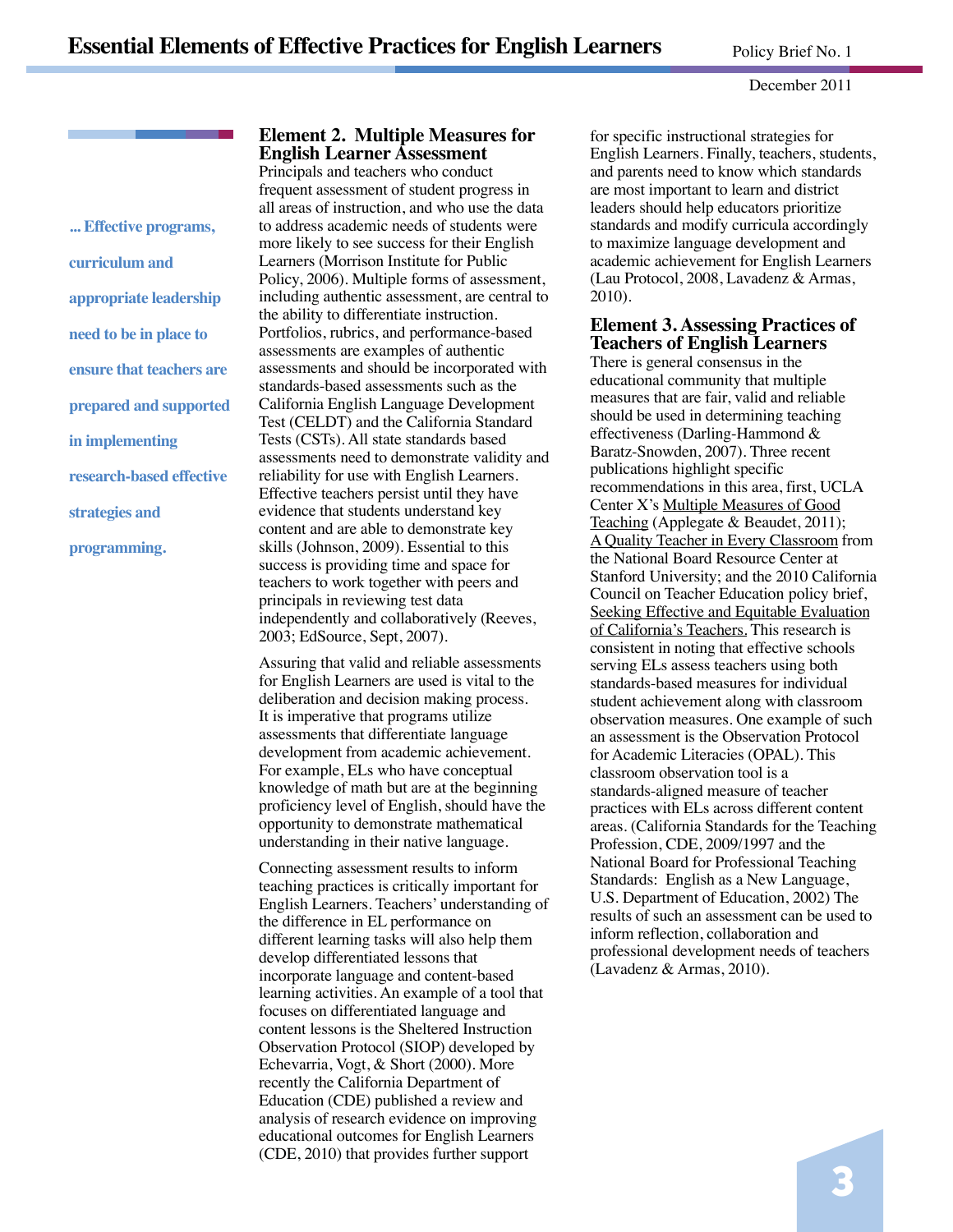#### December 2011

Executive Director: Shelly Spiegel-Coleman Shelly@ CaliforniansTogether.org

#### *President*

Michael Matsuda Asian Pacific Islanders California Action Network Matsudax@yahoo.com

#### $Vice$  *President*

Xilonin Cruz-Gonzalez California Latino School Boards Association Xilonin@gmail.com

#### **Treasurer**

Laurie Olsen Director, Sobrato Early Academic Literacy Project lolaurieo@gmail.com

#### *Secretary*

Lynne Aoki National Association for **Multilingual Education** LCAoki@aol.com

# **Element 4. Collaboration and Professional Development**

When teachers of ELs have time to reflect and collaborate on their instructional practice and utilize assessments to inform instruction as part of an effective work team, they are more effective in meeting the needs of diverse learners (Borba, 2009). In addition, strong systems of classroom-based professional development for both teachers and leaders are needed to ensure that innovations are implemented well (Morrison Institute for Public Policy, 2006). The expert teacher is a knowledgeable professional who is accomplished in curriculum, linguistics, cross-cultural understanding, assessment and student advocacy. (Walqui, 2001; Wong-Fillmore  $&$  Snow, 2000)

Given the national achievement gap between ELs and their native English speaking peers, observational assessment tools like the OPAL, used appropriately in supportive and guided professional development settings, can serve as a vehicle for examining dynamic teaching and learning situations in schools. These tools should support effective coaching to promote collegial dialogue that focuses teacher practice in each of the elements above.

#### **Policy Recommendations**

Defining the elements of Rigorous and  $Relevant Instructional Practices, Multiple$ Measures for English Learner Assessment, Assessing Practices of Teachers of English Learners, and Collaboration and Professional Development is only the first step in creating real change in schooling policies and practices that will ultimately facilitate teachers' abilities to enact them in a consistent and coherent manner. To date, there is no distinct guidance for districts and schools toward the use and operationalization of these elements into practice. Thus, we contend that there are three priorities that ensue from this policy brief:

> 1) Clear and Coherent Local and State-Level Policies: The need is elear for policy makers to better understand the complexity in evaluation of effective teaching to meet the needs of English Learners. First and foremost, effective programs, curriculum, assessments and appropriate leadership need to be in place to ensure that teachers are prepared and supported in

implementing English Learner research-based effective strategies and programming. Without clear policy and support in place to guide district and school leaders, any teacher evaluation will prove inadequate in ensuring the best models for teaching and learning for English Learners. All school reform efforts should have a laser-like focus on addressing the language and academic needs of English Learners.

2) Adequacy of School Resources: To support clear and coherent policies, there also needs to be an allocation of resources that are adequate and realigned to ensure quality materials, programming and most importantly professional development for administrators and teachers that is research-based and focused on meeting the needs of English Learners.

#### 3) Teacher Preparation and

Credential Requirements: The current California AB 2042 credential requirements need to incorporate the four critical elements of effective practice for success with English Learners. Teachers leaving credential preparation programs should be familiar with the research and implications for instruction to target language and academic development for the various English Learner student profiles.

The concluding implications identify the mechanisms that can support the policies and resources necessary for implementing the elements of effective practices identified in this policy brief. These educational practices are essential for the ultimate academic success of ELs. Any new teacher evaluation system must look at multiple measures that can demonstrate language and academic growth sensitive to English Learners' first and second language proficiency. Optimally, the four essential elements for effective practice work in unison to create both structural and procedural changes in schools so that the growing achievement gaps of ELs that we have witnessed for the past 50 years can be reversed.